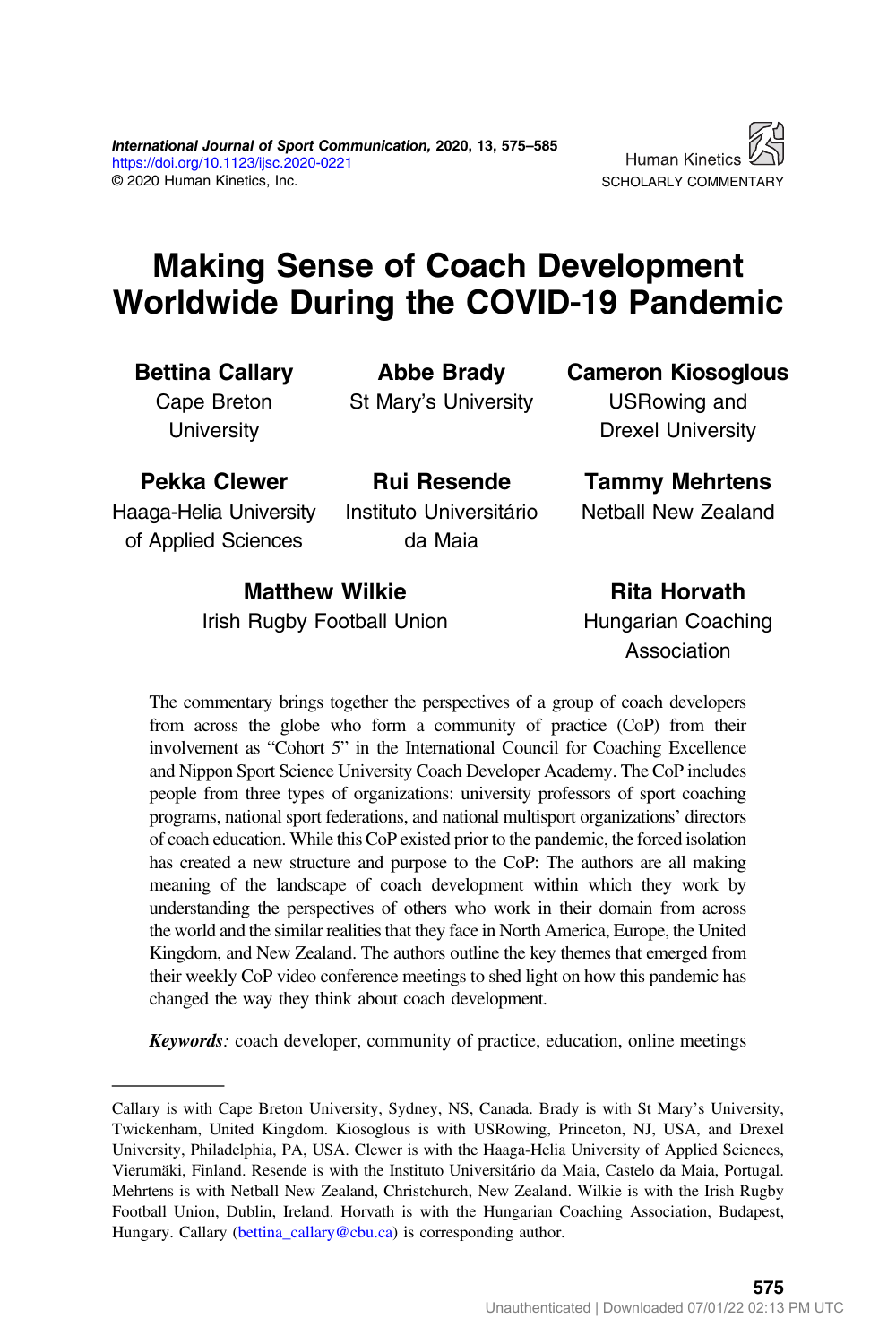Coach developers (CDs) are individuals who develop, support, and challenge coaches in their ongoing efforts to improve knowledge and skills for athletes; thus, CDs have an impact on positive and effective quality sport experiences [\(International Council for Coaching Excellence, 2014\)](#page-10-0). The Nippon Sport Science University Coach Developer Academy (NCDA) "was established to foster future international Coach Developers and to construct a network of coach developers all over the world" ([Nippon Sport Science University, 2020](#page-10-0), para. 1). This program, organized by the Nippon Sport Science University and the International Council for Coaching Excellence, was established in 2014 through a Japanese government grant leading up to the 2020 Olympic Games ([Nippon Sport Science University,](#page-10-0) [2018](#page-10-0)). Since its inception, the NCDA has seen six 1-year cohorts pass through the program. This includes over 60 participants from over 27 countries who applied and were chosen based on their involvement in coach development either as a university professor involved in coach development, a National Sport Federation, or a National Multisport Organization director of coach education ([Nippon Sport](#page-10-0) [Science University, 2018\)](#page-10-0).

For each cohort, once chosen, the participants were given precourse online modules to complete at home (in June), in which they did not meet the other participants. They then participated in a 1-week residential program in Japan (in July), in which they lived together in a "guest house," went to classes at the university, and engaged in cultural activities. Between July and February, the participants completed assignments and applied what they had learned in the residential program, including meeting with trainers and subgroups from the cohort via video conferencing. In February, all participants returned to Japan for a second 1-week residential program that included classes, a conference, cultural activities, and a graduation ceremony [\(Nippon Sport Science University, 2018](#page-10-0)). All participants from all cohorts were invited to join a private Facebook group called the "NCDA family," and, due to the close nature of the residential camps and the identical living arrangements for each cohort, many participants across the cohorts came to know and instantly connected with one another at subsequent conferences or other gatherings.

In this commentary, we, eight members of the NCDA's Cohort 5, have provided the takeaway messages from our shared dialogues regarding coach development during the COVID-19 pandemic, which has seen everyone around the world involved in coach development required to work from home, in online modes. While we had a preexisting close connection to one another, since the end of our program in February 2019, we have maintained intermittent contact via WhatsApp group texts, we organized two group Zoom calls, and some have visited one another, if work–travel opportunities arose. Much like an extended family, we maintained a tight connection despite more sporadic meetings.

In March 2020, when, around the world, we went into lockdown, we organized a group online meeting. After the first Zoom call, we determined that we would like to make these weekly meetings. We liken our group to a community of practice (CoP), which is a group of people "who share a concern, a set of problems, or a passion about a topic, and who deepen their knowledge and expertise in this area by interacting on an ongoing basis" (Wenger, McDermott,  $\&$ [Snyder, 2002](#page-10-0), p. 4). More recently, Wenger-Trayner and Wenger-Trayner ([2015\)](#page-10-0) have noted that there is no one place that can contain all the information about a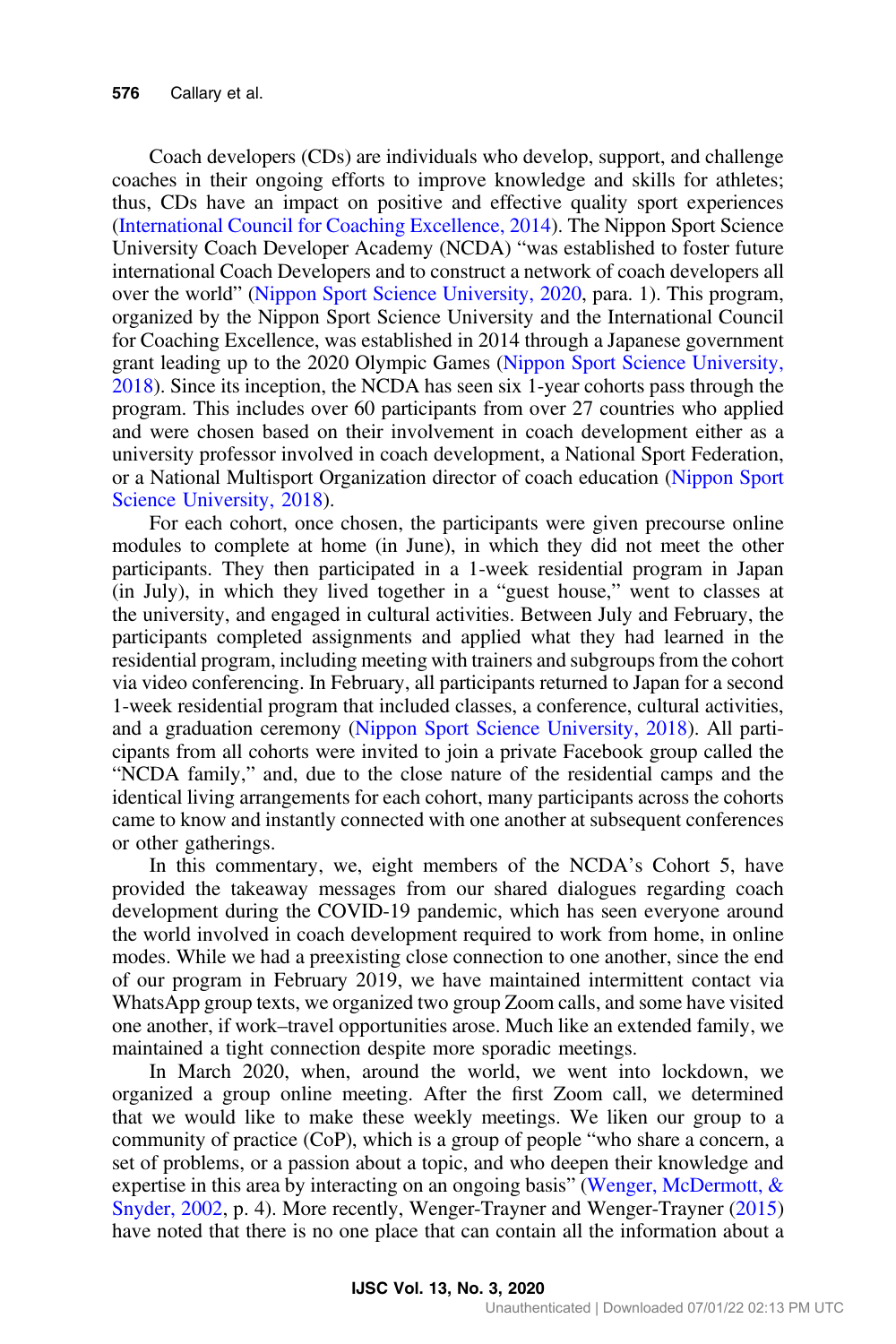practice. Indeed, they suggested that complex social systems interlock with each other in knowledge formation and called such systems landscapes of practice, which are composed of the intersection of many different CoPs and other social learning systems (i.e., networks). We see our CoP fitting into the Landscapes of Practice (LoP) for CDs globally and understand that the knowledge we bring from our own various learning systems (such as research-based networks and practitioner CoPs) all relate and bring focus to our meetings. Thus, we each make meaning during the pandemic of the landscape of coach development within which we work by understanding the perspectives of our fellow Cohort 5 CoP members from across the world who are living out similar professional realities.

We will begin by introducing each of our contexts: the first five authors (B. Callary, A. Brady, C. Kiosoglous, P. Clewer, and R. Resende) are university professors in Canada, the United Kingdom, the United States, Finland, and Portugal respectively, whose main involvement in coach education is through teaching student-coaches in their programs, as well as engaging in coach development research. The next two authors (T. Mehrtens and M. Wilkie), along with C. Kiosoglous listed previously, have the following titles: National Training Manager—Coach Development, at Netball New Zealand; Head of Coach Development at Irish Rugby Football Union; and US Rowing's National Team Sports Science Coordinator and Coaching Development Consultant. Finally, the eighth author (R. Horvath) is a consultant for the Hungarian Coaching Association, which is a multisport organization, and organizes coach development programs for elite, development, and youth coaches.

The pandemic has changed our jobs: We have moved to online delivery of coach education, whether that is through sport-specific modules within the National Sport Federation, multisport courses and programs in the National Multisport Organization, or higher education courses in universities. The switch to online learning has not been entirely new: Over the past 15 years, coaching organizations have increasingly turned to online self-paced course delivery, which has the benefits of having extensive reach and contextual validity of learning videos ([Driska & Nalepa, 2020\)](#page-10-0). However, technological issues, such as the usability of and accessibility to online platforms need to be further considered. Pedagogically, what coach education worldwide has in common is a focus on experiential learning using a LEARNS framework ([Walters, Rogers, & Oldham,](#page-10-0) [2020](#page-10-0)). This framework is an acronym based on coach education that is (a) Learnercentered, where learners are (b) Engaged, in which people are given the opportunity to (c) Apply their knowledge and skills, which includes (d) Reflection, while drawing out (e) New knowledge through challenging coaches to feel (f) Stretched, or helping them to grow ([Walters et al., 2020](#page-10-0)). A focus on LEARNS is difficult in isolation. Nonetheless, in an effort to be more learner-centered, coach education has increasingly looked at developing the coach as a person and, in turn, encouraging the coach to care for the athlete as a person first ([Dohsten, Barker-](#page-10-0)[Ruchti, & Lindgren, 2020](#page-10-0)). In turn, research is now emerging about how coaches can support athlete mental health ([Bissett, Kroshus, & Hebard, 2020](#page-9-0)), and sports federations, too, are now beginning to launch coach education specifically around mental health (e.g., [Scottish Football Association, 2020](#page-10-0)).

Our commentary documents how we have responded to a world crisis within our segment of the sport system and speaks to the challenge and opportunities of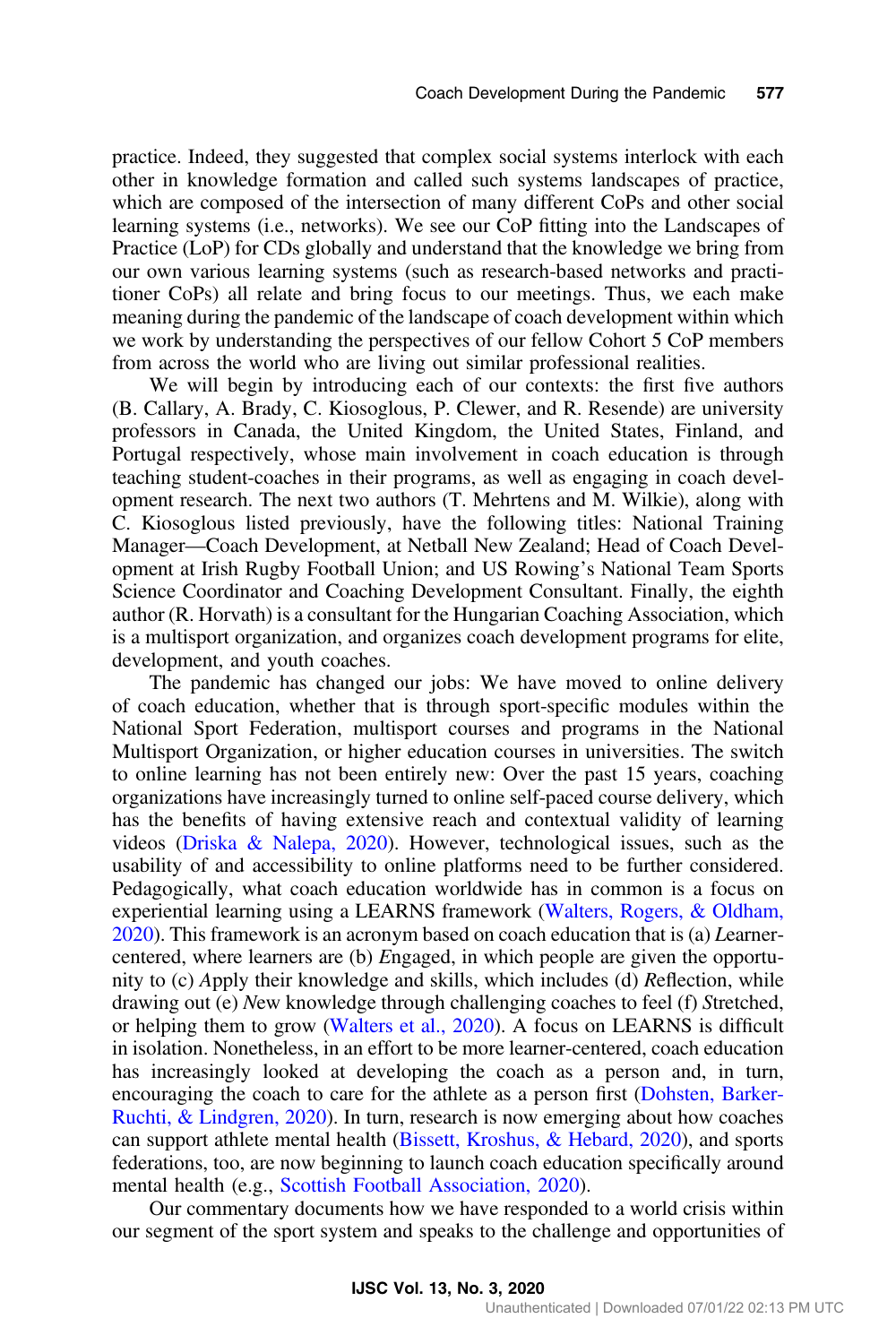working through our new job contexts, the ideas that came from our CoP weekly meetings, and the support we provided to one another. Sharing this commentary is important, as practitioners and researchers alike are trying to determine how the pandemic has changed and will continue to change the structure, pedagogy, and approach to coach development. Around the world, we are hearing the same questions for which answers are sought. Thus, our commentary, built from different angles of the same issue, outlines the themes arising from our responses to the following three questions: The respective answers to the questions that we asked ourselves overlapped, and so we present themes that share our collective understanding from across the globe on how we are making meaning of coach development in light of COVID-19. Drawing upon our expertise in qualitative research, we were guided by the processes of thematic analysis to identify key themes in our responses (see Braun  $& Clark, 2006$ ). The first author compiled our responses to review our collective responses. The first author then coded sections of text into meaning units, suggesting themes that could be seen across the codes. All authors were then invited to review the themes and provide input. The second and third authors then collated the codes and merged similar themes, selecting which meaning units to include verbatim in the write-up to create a unified commentary. All authors were again invited to review and provide input. The resultant five themes are presented below.

- a. How has the pandemic affected the way you deliver coach education?
- b. What do you think are the three most pressing issues for your job during this pandemic, and how can we deal with these issues?
- c. What does the NCDA Cohort 5 CoP do for you?

## Key Themes: Changing Demands for CDs

Working online and from home to support coaches, who in turn, are working online to support athlete/team development, created significant new challenges, such as a need to rapidly learn how to use online learning systems and to create high-quality instruction online. Furthermore, we began to see the importance of caring and supporting coaches holistically, which includes an increased availability of online learning opportunities. We also noted that practitioners and researchers are supporting one another more readily, with new areas of support emerging that are directly associated with new challenges facing coaches and athletes under lockdown. An unusual mirroring across the sports sector is that everyone still working is facing challenges associated with balancing demanding new work issues and maintaining time for personal and family life.

#### Transition to Online Platforms

The COVID-19 pandemic highlighted the value of access to existing online learning systems. Most CDs had online systems in place, but they were not being fully utilized. Needing to go completely online, institutions of higher education appeared to have the advantage. B. Callary and R. Resende, both professors, highlighted that it "has not been a difficult transition." However, the move online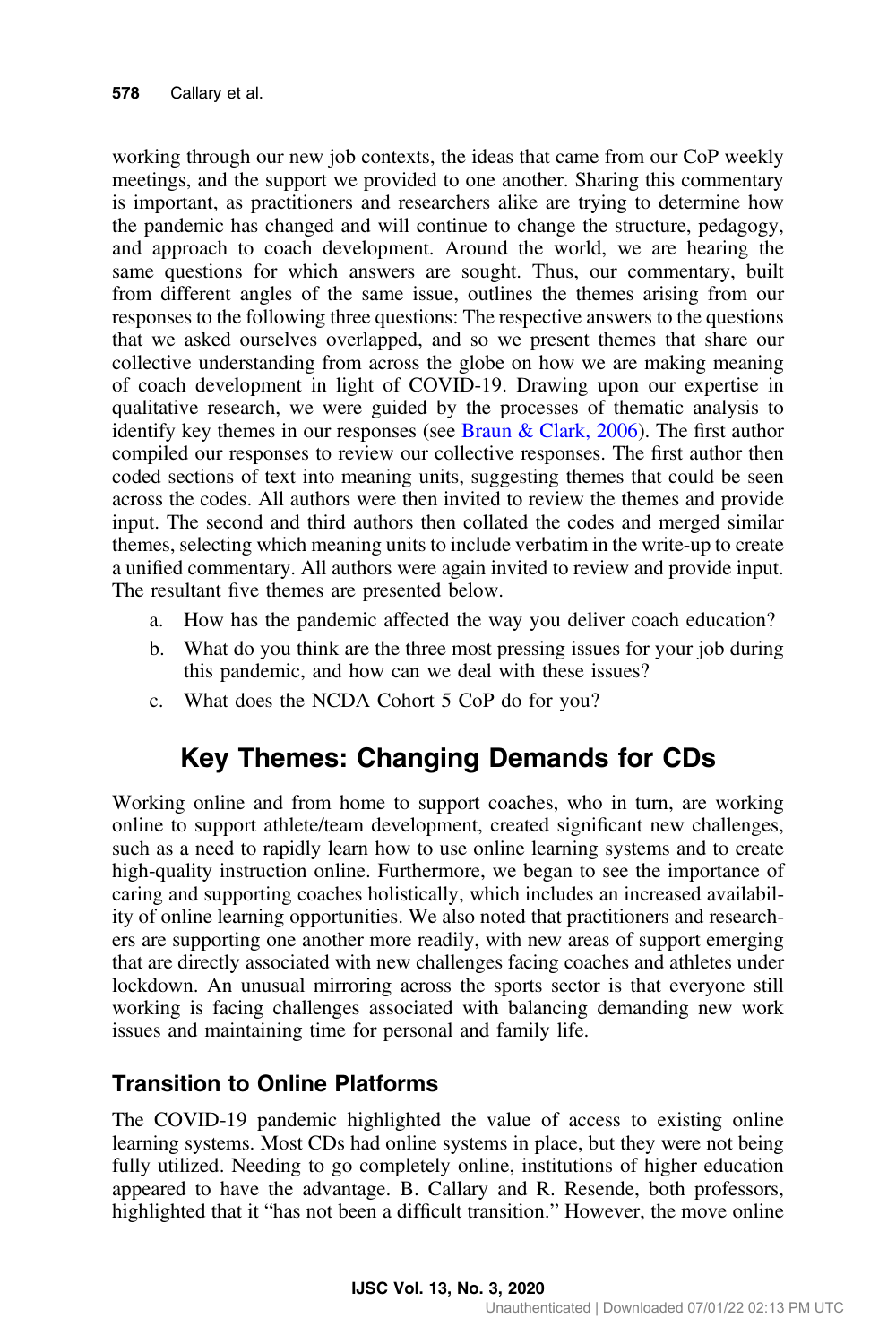presented new challenges for coaches who do not find it easy studying online. R. Resende identified that an unresolved challenge during this lockdown period is "not being able to see coaches in practice." Indeed, many CDs are looking to better understand coaches' experiences of online learning to be able to support them more effectively. There are also the challenges for everyone working from home, "especially the juggling act of the various roles we each are managing," as touched on by C. Kiosoglous. But there is a positive feeling that this transition to online delivery will be useful for coaching education after the pandemic. CDs are looking at new initiatives and more versatile methods and tools to deliver coach education online. M. Wilkie, from Irish Rugby, noted that, as CDs, "we are adapting our practices of supporting coaches by modernizing and evaluating our online offerings." With an eye right now on next steps, A. Brady indicated "the way we approach planning is going to be the key to meeting the unknown needs of future online coaching education programs."

High-Quality Instruction Strategies Online. The pandemic has certainly put a halt to many activities in the sport as we know it. While B. Callary mentioned that "some participatory action research cannot continue at this time," novel ideas around innovating coaching and coach education are emerging as important subjects to research, such as high-quality instructional strategies for online delivery and remote coaching. These ideas have been cultivated from webinars and online meetings from leaders from around the world. This is an example of how different CoPs are sharing information across the wider LoP for CDs, which is sharing information directly across the landscape worldwide. As an example of implementation from shared collaboration in our CoP, T. Mehrtens at Netball NZ shared examples of direct benefits, such as "new online tools that were shared, including feedback on how we developed the LEARNS principles for online course delivery, advice on topics for our online coaches series, and key aspects of consideration for the prospect of 'return to sport.'"

#### Care and Support

The CDs from around the world have seen a shift in their roles, from focusing on delivery content and best practices to connecting online to show care and support for the well-being of coaches and athletes in their respective situations. They are concerned about their own health and the health of those around them, in addition to the related hardships of lost income and the general uncertainty of this situation. T. Mehrtens shared how CDs have been "connecting with trusted colleagues" who understand respective contexts with a view of increased empathy. This connection through our CoP and others in our LoP has also created interest for CDs to think about how the future of virtual connections might look once we return to a new normal.

Holistic Development and the Well-Being of Coaches. The universality and pervasiveness of our present working conditions has created many shared challenges, and we have witnessed how professional conversations and activities among coaches and CDs have embraced a more personal, as well as professional, agenda. A concern for the holistic development and well-being of coaches (and, in turn, athletes) has become more evident in our work. Coaches, too, will be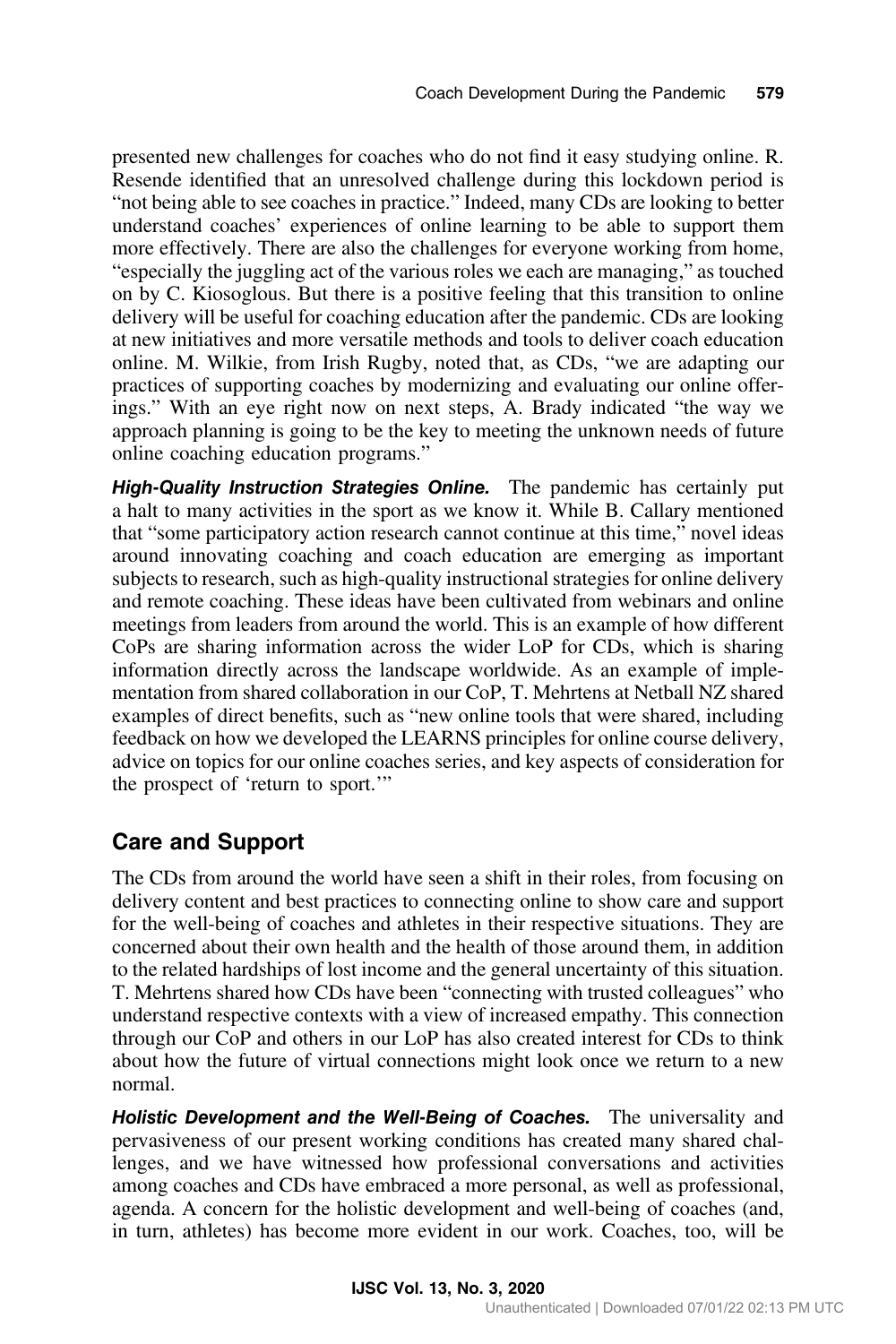supporting athletes beyond their usual role remit at present. As R. Resende highlighted, helping athletes now will require coaches to understand how to support athlete development beyond sports skills, and we need to "put the athlete at the center of learning to achieve this goal." Considering the challenges many coaches and athletes are experiencing, B. Callary noted, "coaches' understanding of their own and their athletes' mental health needs better educational initiatives." This is a direct call for us as CDs to extend our remit.

Personal Impacts of Increased Availability of Online Learning Opportunities A feature of the transition to online learning is the increasing accessibility of webinars for coaches. While many of these focus on valuable technical and pedagogical domains, as CDs, an explicit part of our role is also the need to focus on interpersonal and intrapersonal skills. This point was reinforced in our own experiences of supporting each other within our CoP, as we shared not only our professional knowledge, but also our everyday stresses and pressures. As B. Callary observed,

We can use the "wild west" of webinars currently being developed by so many sport organizations that provide unprecedented (and often free) access to world leaders in any domain. This access gives us professional knowledge for coaching. However, we also need to turn to strategies that hone coaches' interpersonal skills and their reflexiveness and self-awareness of their own behaviors, thoughts, and feelings.

#### Support of Other Systems

P. Clewer explained that CDs in higher education have been able to "support federations who don't have the technology" and systems already in place. R. Horvath countered that her national multisport organization has also been able to support institutions that do not have online expertise. Supporting coaches across all systems to have high-quality online education has been another positive outcome of the pandemic. For example, in Hungary, there have been efforts to help physical education teachers who need to provide online homeschool lessons to children. However, given the large number of coaches who may have limited access and expertise in using technology, this requires much further work and research to know how to best support all coaches.

Apart from technological concerns, a specific area raised is how, as CDs, we support coaches to be ready for a "return to play." There are different challenges, which vary according to the contexts, such as participation, youth development, and performance coaching. As T. Mehrtens noted, for many participation and youth coaches, a challenge will be "generating engagement for our sport again" and supporting coaches' "ability to create excitement and motivation within their teams, to build the desire for everyone to return. We are currently working on a number of resources and promotional avenues to ensure coaches have everything they need to do this." As R. Horvath acknowledged, the role of sport in society has now already significantly changed and, despite the ongoing uncertainty, "until we return to the normal and usual lifestyle, we should all be positive, progressive, and looking forward." Nonetheless, M. Wilkie questioned what sport would look like,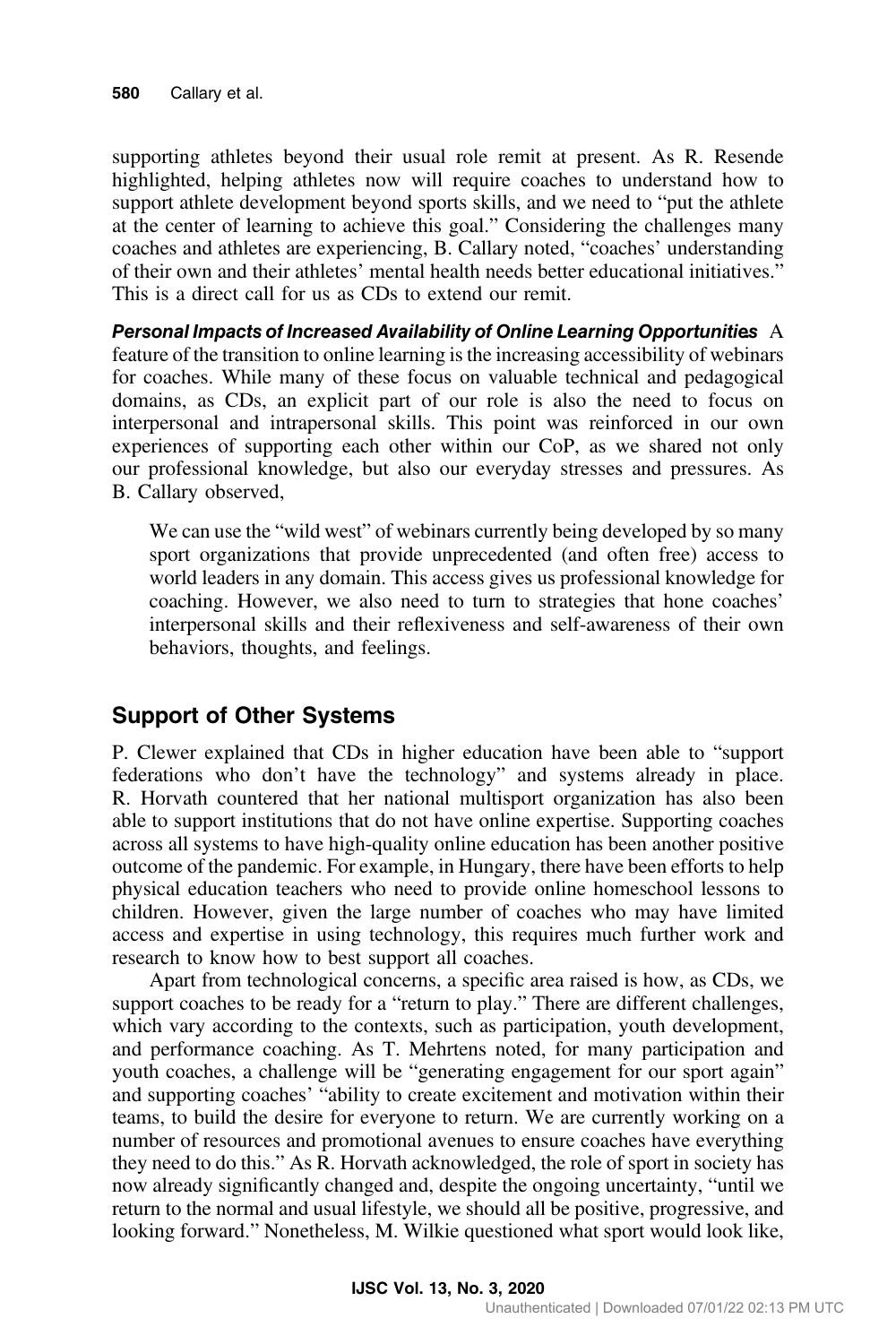prompting B. Callary to reflect on the pandemic shifting children's physical activities to home-based unstructured play. She suggested that the management of youth sport, in particular, will need to be scrutinized. Parents, who are often volunteer coaches or helpers in some other capacity, may be realizing that the ideal of having children engage in multisport was coming at considerable expenses to their home–life balance. She thus wondered about the position of CDs in the future, questioning the length of sport seasons, the number of competitions and training hours, and the capitalist priorities of some youth sports.

#### Job Insecurity

The theme of job insecurity captures the ongoing and varied tensions for professional coaches through to sessional paid community coaches, relating to whether and if to return and how, after lockdown, their sports coaching work will resume. Anticipating a significant economic downturn in most countries' gross domestic product, fears about how the sports industry will be affected financially are rife among coaches and CDs. As M. Wilkie commented in relation to professional club settings, "certain staff populations were furloughed (not allowed to work) or on reduced working hours as a result of the pandemic." The return to sport in professional settings will, for many sports, depend on financial decisions, whereas, for community sports, it may be based largely on a volunteer coaching workforce. In many sports, the financial impact of the pandemic has already been felt. T. Mehrtens described how, in New Zealand,

The Netball system has already lost staff across the country, and there is a fear that the full force of this has not yet been felt. Job insecurity is therefore a major concern at the forefront of everyone's minds. The capacity to deliver coach education will almost certainly be reduced. Plans for support and resource development for 2020 will have to change or be stopped completely, to fit within the new financial environment.

Concerns about financial instability and job insecurity within the sports industry will have pervasive, though varied, impacts on different organizations' coach development programming. For those in universities, increasing job insecurity in sport and specifically among coaches has a number of byproducts. A. Brady shared, "it's difficult to know how COVID-19 will impact coach employment, and this makes it difficult to plan resourcing needs of future online coaching programs and activities next academic year." A. Brady expressed concerns about a longer-term effect of such a downturn for universities where, because of reduced funding and work opportunities for coaches, fewer paid positions will exist. Thus, most "coaches simply cannot afford to invest in expensive degree programs and may choose free webinars or pop-up higher education courses."

#### Personal and Professional Development

One of the benefits realized from the pandemic that we have noted is that coaches have reported more time for personal and professional development. As M. Wilkie observed, "with our professional players placed on remote strength and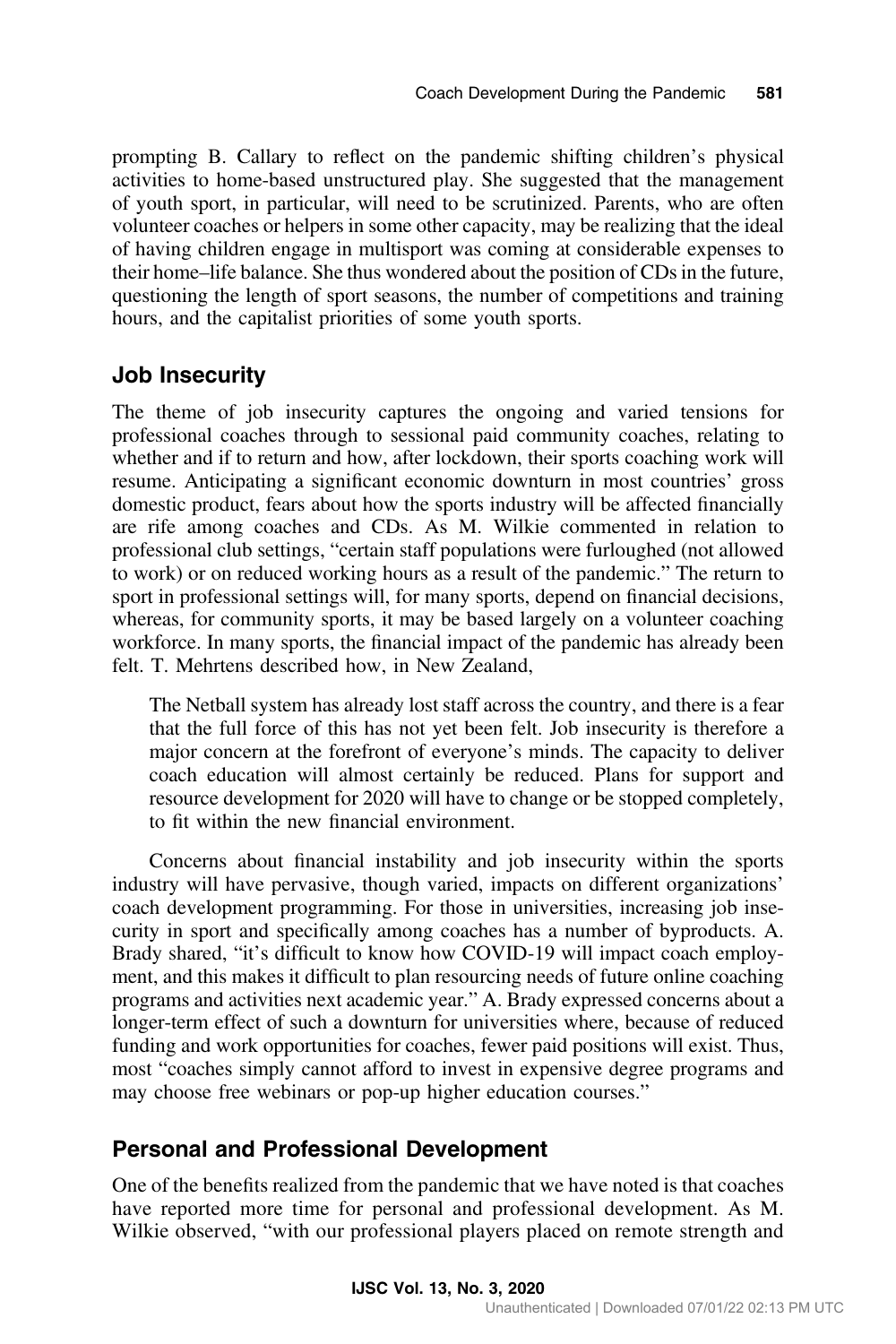conditioning training programs, rugby coaches have had more time to focus upon personal and professional development." Similarly, C. Kiosoglous recognized how professional rowing coaches had become "suddenly enthused and eager to undertake professional development and continual learning." The rapid increase in demand for coach development has placed considerable strain on CDs. As M. Wilkie explained, despite seeing "this demand as a real silver lining of the current situation, we have also seen our own workload magnified. I am one person servicing approximately 45 coaches during this period—and this has been tough."

As CDs, we too have had increased opportunities to engage in online learning through webinars, meetings, and courses. B. Callary noted the increased communication between practitioners and researchers, each seeking counsel, ideas, and knowledge from one another. This exchange has the potential to build a research-to-practice bridge from which we can all benefit. Furthermore, C. Kiosoglous said, "the COVID-19 lockdown, in some ways, created an opportunity to reconsider my role as a coach and coach developer as a global citizen and helped to expand my sense of what was already an existing community of practice." In turn, their reflections demonstrate the increased attention that we have placed on our CoP.

The ability to share information and discuss strategies with a diverse group within our field has enabled critical reflection and analytic thinking. "As we are a global, cross sport group, I have also found value in receiving updates from sports and countries that are more advanced in their return to train and play protocols then we are," C. Kiosoglous said. We have also been able to share and circulate online learning opportunities for coaches, which M. Wilkie noted, "has been valuable, as this is a time-efficient way to increase a learning library that I can make available to our Irish Rugby coaches." R. Horvath acknowledged,

I have learned about how the pandemic situation is for NCDA cohort 5 members, how it is dealt with by coach developers in other parts of the world, at what stage it is and what regulations are followed, how the situation is changing, what effect it has on life, on coaches, on education, and how the restart of sport has meaning in various countries.

Our CoP has become a valued weekly gathering, and it has brought into sharper focus many shared imperatives, regardless of our organizational alignment. As we all acknowledged, we gain so much from hearing others' perspectives. P. Clewer said, "it has been useful to share ideas, tools, booklists. Most importantly, I have had an opportunity to talk about the situation with people that I really trust and who can examine the pandemic the same way as I do." R. Resende referred to the importance of being able to share one's work and empathize with group members, which "led to optimal conditions for us to all grow together." B. Callary stated, "This CoP provides the reflective space to listen to others, reorient my own lifeworld, think through problems from different perspectives, invite dialog, and this all makes me a better coach developer and a better researcher of coach development." C. Kiosoglous agreed:

Being in the group during COVID-19 [sic] has been of immense value. It gave me a sense of grounding and a calibration to all that was going on around the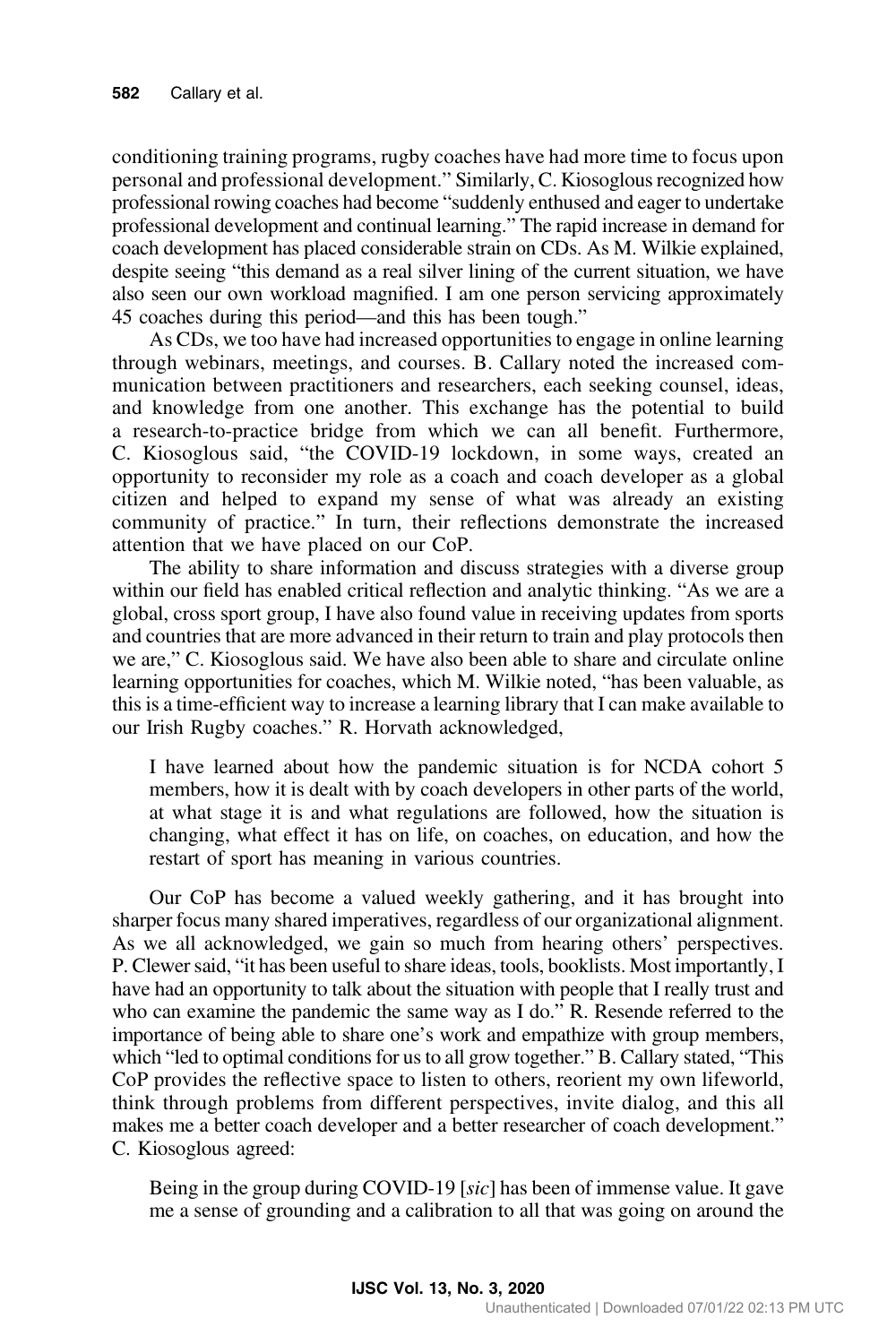world. I realized that the global experience was quite different to what I am experiencing in the U.S. Someone had mentioned that it is like we are all in the same "storm," just in different boats, and that is an analogy I felt helped me in gaining perspective of the importance of our conversations during this period.

T. Mehrtens noted,

There has been huge benefit in testing ideas and receiving feedback weekly, as during such an ever-changing time, moving quickly but also strategically has been critical. To have such a highly skilled and knowledgeable group of people to not only test your work with, but to hear their ideas and initiatives as well, has added strength to what we have implemented at Netball NZ.

R. Resende summarized the benefits:

We have planned, acted, and reflected on our work. We are positive with one another. As a result, I have been able to change the way I do my work now. I think I'm much better professionally as a coach developer and as a researcher, but also as a person as well. The group has shown respect and confidence in each other to remain in contact every week to gain a global understanding of our field. We are building a global community of practice, which is an exceptional opportunity.

### Final Comments

This account highlights the experiences of a coach developer CoP during the COVID-19 pandemic. We recognized that we were well placed to support coaches and other organizations in the transition to online learning through our experience of this modality. A surge in the uptake by coaches of online learning and development opportunities was significant, and while viewed as a silver lining in the present circumstances, this uptake resulted in a considerable increase in the workload for CDs. Understanding the impact of this additional workload poses a challenge for CDs and the organizations for whom they work to establish new and sustainable norms for working online and from home.

We learned far more about the personal lives of coaches as we worked to support them in establishing harmony between work and home life challenges. We felt strongly that, as CDs, we should model holistic care to coaches who, in turn, can embrace this with their athletes. A question we have pondered is the following: will our engagement with care and support for coaches stay with us in the return to sport, or will we slip back to prior preoccupations with the functional and technical aspects of sport? In this respect, we may have an opportunity to reimagine what sport looks like for when we return to play. Linking directly to COVID-19 and its ramifications, we may find we are presented with new problems relating to supporting physical and mental health. Thus, an imperative is to recognize the evolving domains of knowledge that both coaches and CDs may need to support the learning and well-being of those we work with. When we do return to play, how will we support coaches during conditions of potential financial instability and a precarious landscape for sport to reestablish itself?

While opportunities to access online coach education resources are rapidly increasing, which is to be applauded in many ways, it is important to ensure that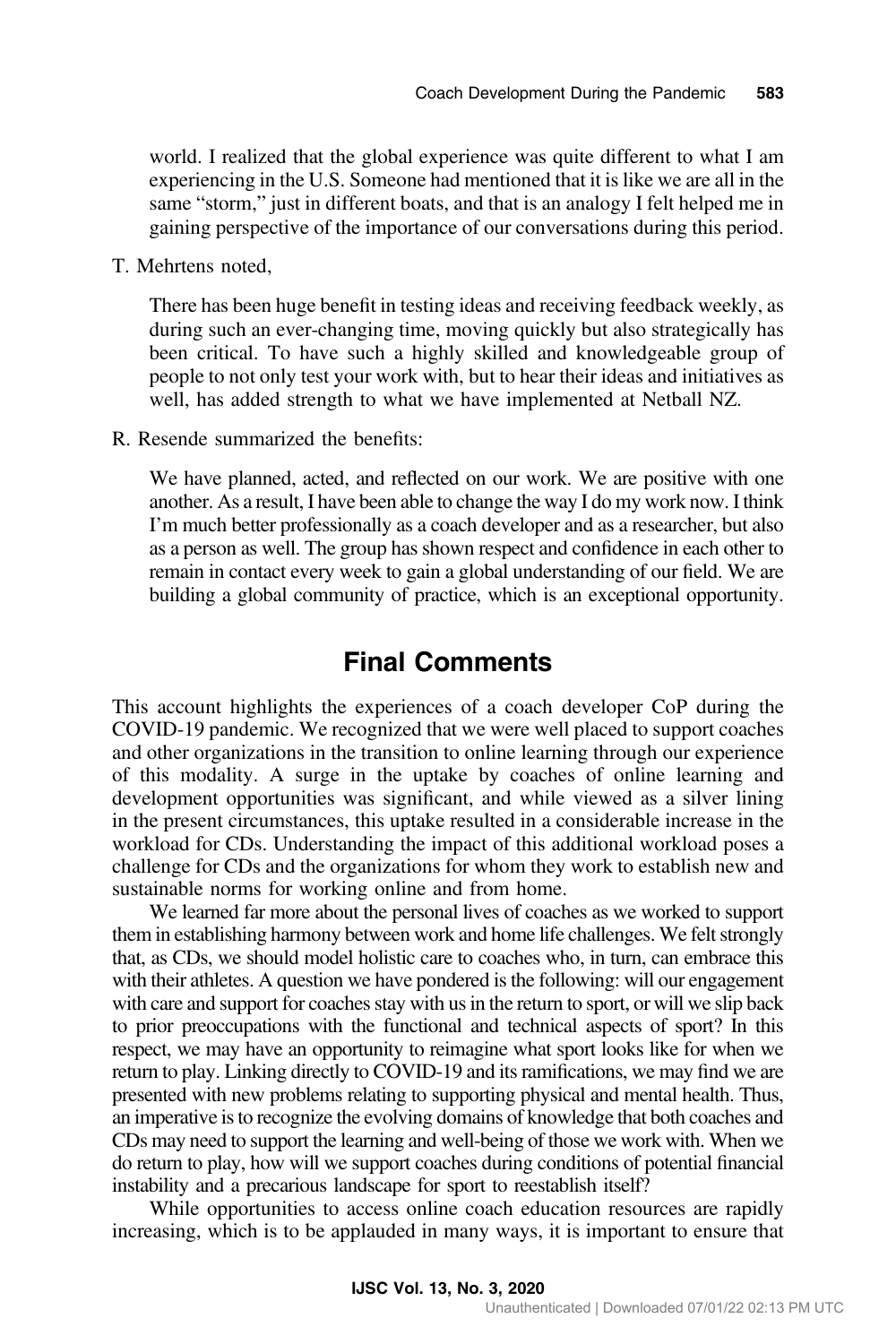<span id="page-9-0"></span>coaches have access to quality online experiences comprised of a range of activities, including interactive sessions, to avoid the risk of relegating coach education to a passive observation of the online experience. Our experience of sharing coaches' engagement, challenges, and feedback about online learning during COVID-19 has highlighted two broad imperatives for us as a group. First, there is a need to formally evaluate how our coaches are experiencing online coach development so we can learn how to improve what we are doing. Second, there is a need to contribute to the profession to address the current lack of published literature on the topic of successful online coach education.

The challenge to CDs is to promote the value of interactive sessions and activities that connect people in meaningful ways and which will support the development of intrapersonal and interpersonal skill development. This highlights the importance of creating and accessing a group of trusted and respected peers. What has become quite apparent for us as CDs is the need to continue to develop our own awareness of coaches' ongoing and changing needs in an effort to provide appropriate support. This has repercussions for us, as professionals, for cultivating new skill sets in a dynamic and complex learning environment. In our experience, an invaluable way of supporting learning has been in our CoP.

Coaching and coach development are relationally based, and social distancing and lockdowns prevent such relationship building. During a time of fear and isolation, a notable change in coach development appears to be a heightened mutual regard for the well-being and welfare among people, in this case, coaches and CDs. Likewise, we noted that, as a microcosm of the landscape for coach development globally, the greatest success of our CoP is in talking honestly and openly, respecting one another, and building friendships. In sharing our personal and professional development challenges and solutions through this commentary, we noted how similar our present challenges are, and also the ways in which we may help each other.

In this commentary, eight CDs worked together to share their perspectives from different countries, with different job expectations, but all with the same goal of making meaning of how the COVID-19 pandemic has changed the way we think about and work in coach development. Through a discussion of themes, we have addressed the core questions of how the pandemic has impacted our delivery of coach education, how we dealt with emerging issues, and how we recognized the value of our CoP for personal and professional development. Coaching associations across the world are grappling with how to best serve their clientele, how to best develop coaches, and how to move through and out of this current lockdown position with innovative and effective strategies for coach development. Our CoP gained insight into the common issues and novel solutions in our current situation.

#### References

Bissett, J.E., Kroshus, E., & Hebard, S. (2020). Determining the role of sport coaches in promoting athlete mental health: A narrative review and Delphi approach. BMJ Open Sport & Exercise Medicine, 6(1), e000676. doi:[10.1136/bmjsem-2019-000676](https://doi.org/10.1136/bmjsem-2019-000676)

Braun, V., & Clarke, V. (2006). Using thematic analysis in psychology. Qualitative Research in Psychology, 3(2), 77–101. doi[:10.1191/1478088706qp063oa.](https://doi.org/10.1191/1478088706qp063oa)